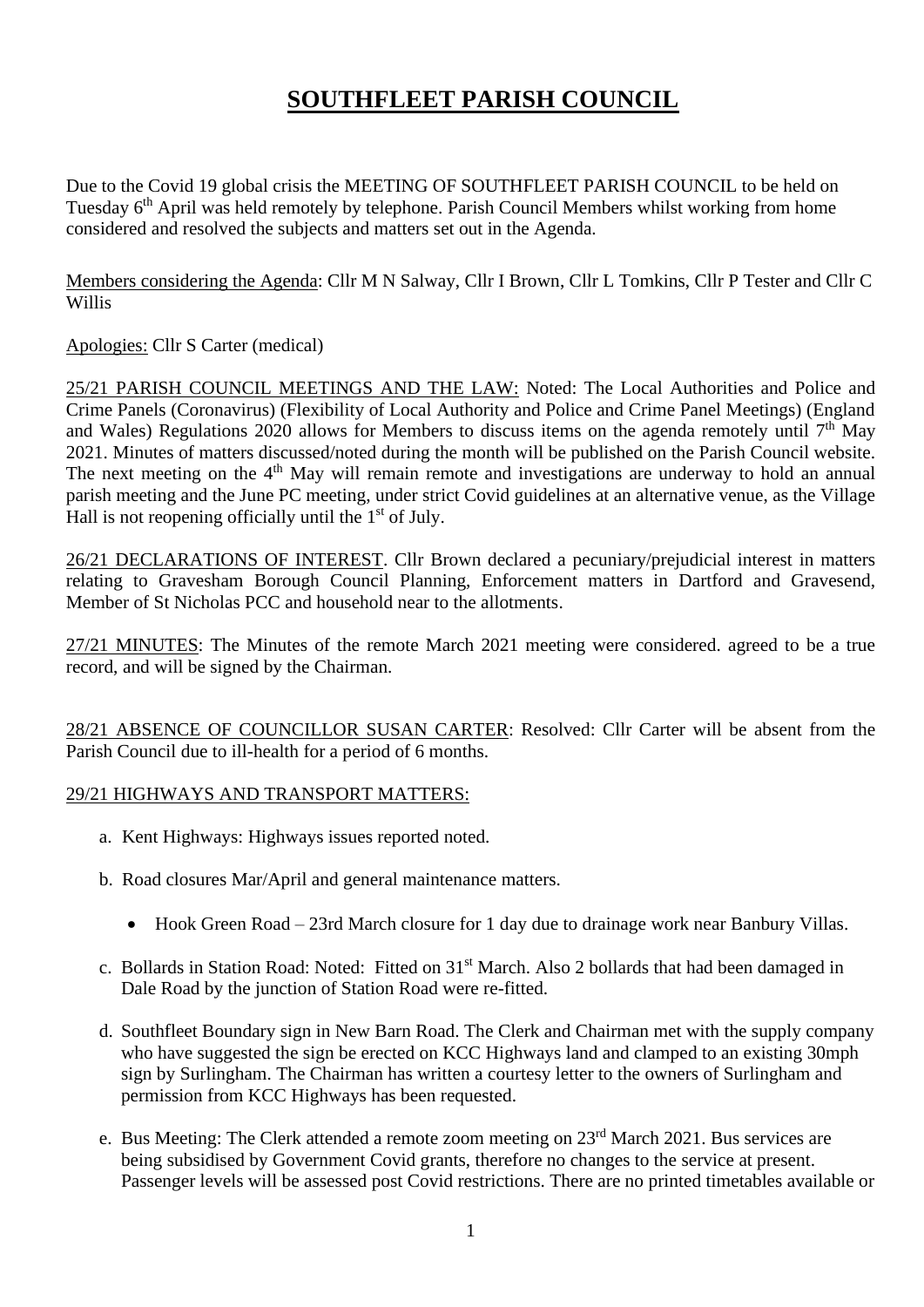on bus stops. All information can be found on the Arriva bus APP. There was concern not all passengers have access to smart phones.

f. Eurostar: Press reports on financial problems and threat to service were noted.

### 30/21 FOOTPATHS:

a. PROWs in the parish: No updates to report.

## 31/21 PLANNING:

- a. To note observations given by the Planning Sub Committee on planning applications:
	- The Limes DA/21/00312/FUL- Erection of a two storey detached building to provide a triple garage area on the ground-floor and a studio/office space to the first floor: The Parish Council objects to the application as presented to them and makes the following comments:- 1. The Planning Statement appears not to pay sufficient regard to the importance of the Listed dwelling house and Hook Green Conservation Area.

2. The use of the proposed office/studio as indicated, there appear to be no facilities such as lavatory, handwashing etc.

If planners are mindful to agree to the proposal.

3 Materials should match as far as possible

4. A condition should limit the use of the garage/studio as stated and for the building to remain ancillary to the Listed Building. No residential use to be made of the proposed unit. 5. Drainage could be a problem, as the site is at one of the lowest points in the parish with frequent flooding.

The Parish Council suggests an urgent meeting with planners and the applicant to discuss matters and produce plans to suit the demands of this important Listed dwelling.

• Sunny Meadows (formerly Colt Lodge) 9 New Barn Road DA/ 21/00355/FUL Erection of a 5 bedroom house (revisions to planning permission DA/18/01430/FUL in respect of elevations as built):

The Parish Council objects to the application. DBC will be aware of SPC's expressed concerns over the past few years at the changes and alterations on this site to the original permission. We remain opposed to the alterations that have taken place, and ask why it has taken months for questions to be answered. Nearby residents have been annoyed at the prolonged heavy vehicle traffic intrusion.

The Parish Council fully understands the pressures planners have been under for the past year, however we suggest Planners make an urgent visit to the site to investigate compliance to planning regulations, The PC would appreciate a report of their findings. We make a special mention of the change in ground level, and would welcome advice on the reason/need for it.

• 1 Court Hill Cottages Hook Green Road DA/ 21/00286/FUL Removal of existing garage and store and erection of a detached double garage:- The Parish Council objects to the application as presented. The dwelling house has been twice extended, effectively absorbing all of the permitted allowance in the Green Belt; and the Parish Council is strongly against any intrusion of built development into Green Belt Agricultural land.

We query the loss of the store and suggest DBC seeks clarification to protect the openness of the Green Belt.

The Parish Council also asks that should any works be permitted, a condition is given to prevent obstruction of PROW DR137.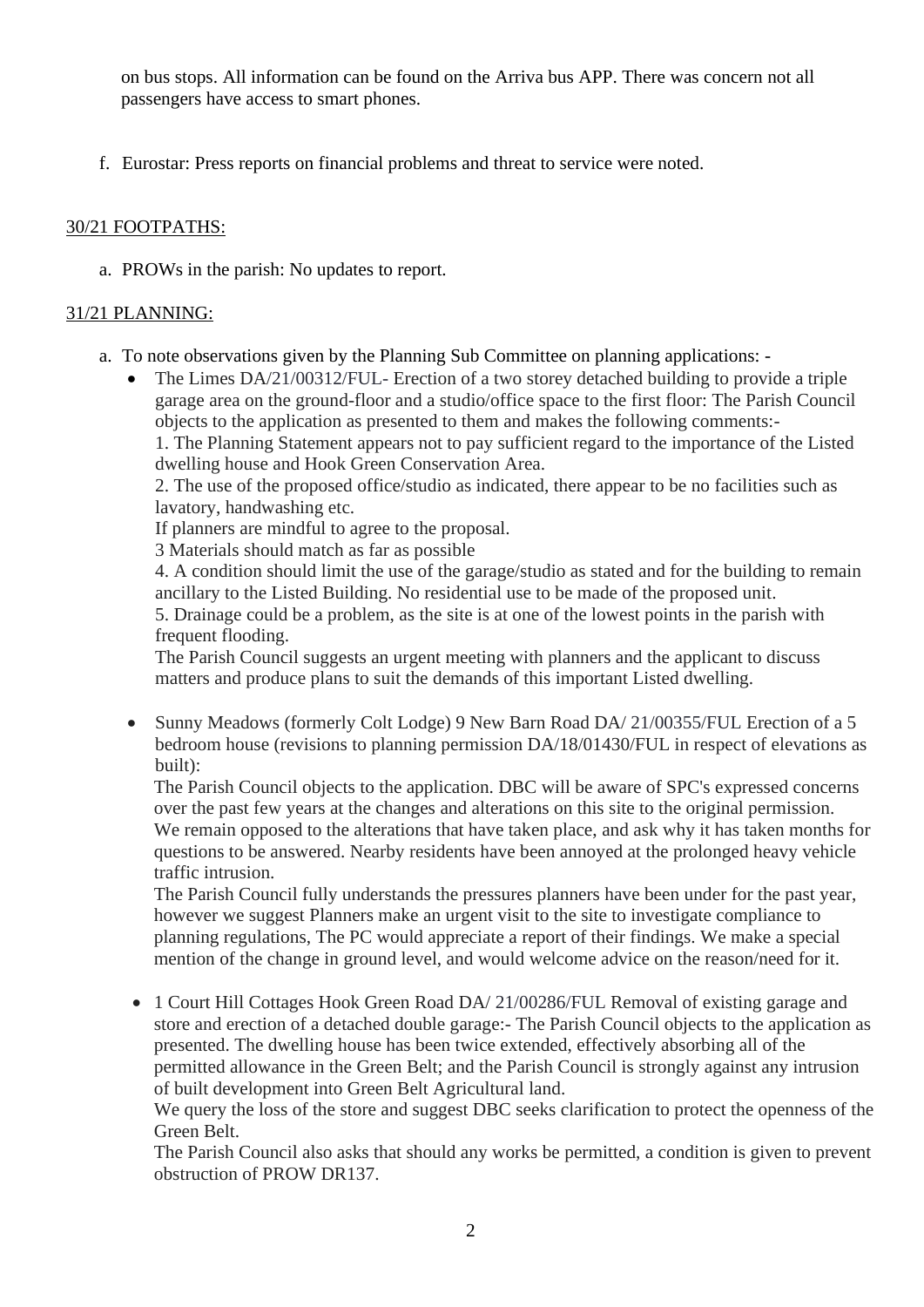- Sunnyside Westwood Road DA/ 21/00416/FUL Erection of single storey front porch (retrospective application) It is regrettable that the application is retrospective, however this could be due to the bad winds in early 2021. On balance the Parish Council does not object. Numerous dwellings in this section of Westwood Road have added porches and house extensions.
	- 27 Banbury Villas Hook Green Road DA/ 21/00258/COU Change of use of existing summerhouse to nail salon. While the Parish Council does not object in principle, we suggest the following conditions bearing in mind the area has high density housing and a high volume of traffic.
		- 1. Only one person operating as a nail technician at any one time.

2. Working hours: Taking in to account close neighbours. Limited hours during the week and no working on Sundays and Public holidays

- 3. No obstruction to the highway from customers' parked vehicles.
- 21 Barker Fields DA/21/00305/FUL: Erection of a single storey side extension: The Parish Council does not object to the application provided that it is not altered in any way from that on which is has been consulted.

Due to narrow roadway the Parish Council asks for strict control over construction and service vehicles. Also strict control on working hours with no works on Saturdays, Sundays and Public Holidays in order to keep disruption to neighbours to a minimum.

- 23 Banbury Villas Hook Green Road DA/ 21/00292/FUL Demolition of existing rear conservatory and erection of a single storey rear extension and provision of raised patio: While the Parish Council is not opposed in principle. No 23 has been extended previously, therefore we suggest DBC planners visit the site when they can, to assess whether the extension would have an adverse impact on neighbouring properties in terms of noise, artificial light and privacy with regard to the raised patio.
- b. To note Consents granted.
- 2 Monks Walk DA/21//00085/FUL: Erection of a single storey rear/side extension and enlarged front door
- 75 Highcross Road DA/20/01413/FUL: Demolition of existing conservatory and erection of a side/rear conservatory

#### To note Consents refused. None

- c. Enforcement Issues: Correspondence noted:
	- Court Lodge Farm: Scaffolding businesses given notice to leave by  $31<sup>st</sup>$  March 2021. NO change reported to DBC enforcement who will investigate
	- Fiveways. Residents' complain noted of non compliance to Planning permission granted
- d. Planning Inspectorate hearings: Appeals for Northend and Drudgeon Farm noted. No details from DBC to date.
- e. Ebbsfleet Garden City: Nothing to report
- f. London Resort : Press article re: Site of Special Scientific Interest designation and Minutes of meeting held on zoom on 9th March 21 noted. The project is still at very early stages, the PC will attend meetings and comment if the project progresses.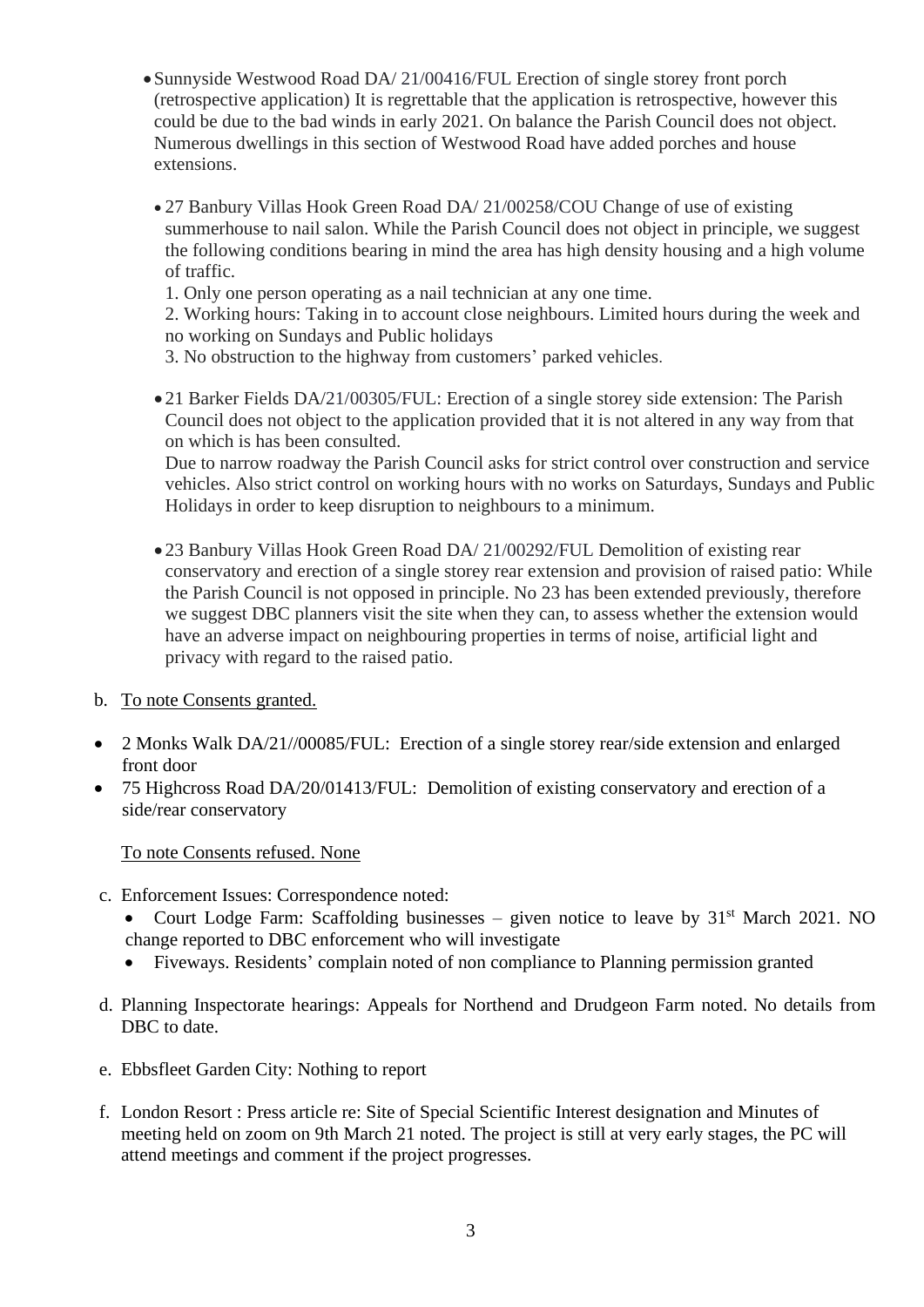- g. Consultations: DBC Local Plan Submission Draft consultation noted. The Chairman will formulate a reply concentrating on protection of the Green Belt and areas of the plan affecting the parish. e.g Transport, Public Spaces and Public Health
- h. Southfleet Village Hall: Noted: SVH Committee have approached the PC with an idea of Red Phone box to be situated at SVH. They were referred to DBC planning for advice and suggestions of use include a mini library, plant sale. If approved PC Members expressed concerned with security. The PC has been also advised the Committee are looking into erecting CCTV at the Hall.

#### 32/21 ENVIRONMENTAL MATTERS/POLICE MATTERS/LICENSING ETC:

- a. Police, Kent Fire and Rescue:
- Crime reports for March were noted from PCSO, Linda Prior who has also offered to attend a PC meeting in the future.
- b. Environment: Fly Tipping:
- Reports noted in Foxounds Lane. Residents were being vigilant and reporting incidents to DBC and the Police.
- Fly tipping strategy: Noted: Email from Bean Parish Council offering financial assistant to erect temporary CCTV in Sandy Lane. The Chairman thanked Bean PC, however pointed out that Sandy Lane was not the only hotspot in Southfleet parish and the fly tipping issue is a wider issue that requires a Government Strategy. The Chairman also wrote to Gareth Johnson, MP for his assistance in the matter. Also noted was an offer from a resident to pursue the matter with Brough Councillors and 2 volunteers have joined the "wombles" group. The Clerk has reminded DBC for a supply of litter picking equipment.
- c. Trees, Hedges and Bulbs: Noted:- Shrubs plantings at Northend and Broomhills

33/21 CODE OF CONDUCT/STANDARDS FOR ENGLAND, LOCAL GOVERNMENT, STANDING ORDERS The remote Dartford Forum meeting on 6<sup>th</sup> April has been cancelled.

#### 34/21 CORRESPONDENCE AND COMMUNICATION: COVID 19 CRISIS.

- The National lockdown ends on the  $29<sup>th</sup>$  March 2021, Schools opened on the  $8<sup>th</sup>$  March. The PM has announced the Vaccination roll out is on target and death rates are reducing, therefore, non-essential businesses will re-open on the 12<sup>th</sup> April including pubs, restaurants for outside opening, no overseas travel apart from exemptions until  $17<sup>th</sup>$  May 2021. Mixing of 6 people outside from  $12<sup>th</sup>$  April. 2 households inside from  $17<sup>th</sup>$  May and a return to normal proposed for  $21<sup>st</sup>$  June which is subject to change.
- Parish Council Newsletter: This will be formulated when investigations have been carried out on holding an APM in public.

35/21 DONATIONS/GRANTS. No requests for donations received.

36/21 WEBSITE: Noted launch of new website on 6th April 2021 www.southfleetparishcouncil.org.

#### 37/21 FINANCE:

- a Bank Transfers to be agreed: -
	- Southfleet sign (£1,075.00 grant award )  $\pounds 1290$  inc VAT
	- H@P Works (erection of bollards) £684 in VAT
	- Clerks Salary and Expenses (Jan Mar 21) **EWitnessed by Cllr Brown**
-